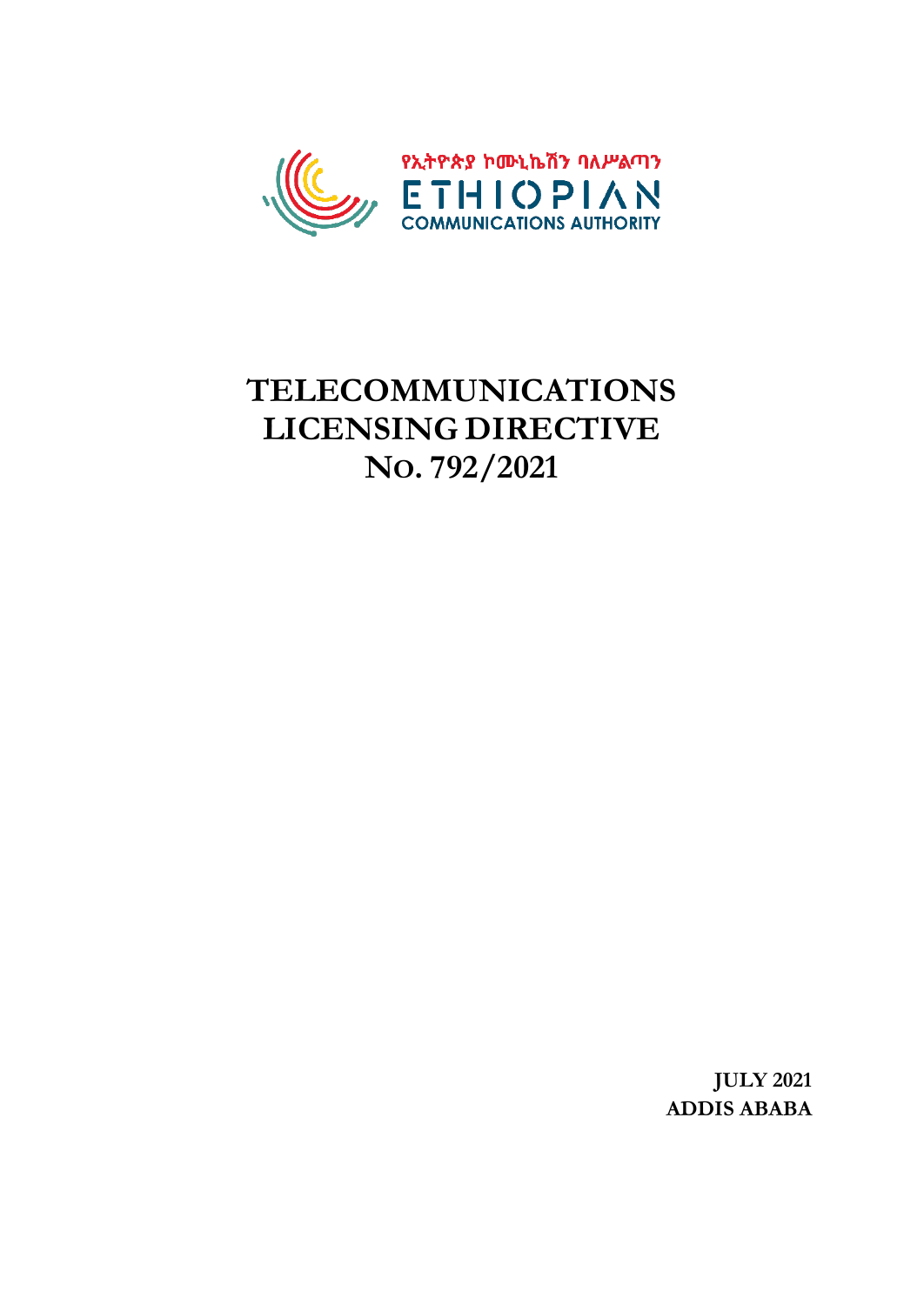# **TELECOMMUNICATIONS LICENSING DIRECTIVE**

WHEREAS a legal framework for licensing that will allow for an effective and efficient licensing process is necessary for the operation of Telecommunications systems, infrastructures, and Telecommunications Services;

UNDERSTANDING the requirement to formulate a framework that allows the Authority to supervise Telecommunications Operators and modify, renew, suspend, and revoke licenses;

RECOGNIZING the importance of distinguishing between the various types of licenses, including class and individual licenses, and the terms and conditions that accompany them;

NOW, THERFORE, the Authority hereby issues Telecommunications Licensing Directive in accordance with Ethiopian Communication Service Proclamation No.1148/2019, Articles 6(2), 6(7), 20(2), 20(4), and 52(4).

#### **PART ONE GENERAL**

# 1. **Short Title**

This Directive may be cited as "Telecommunications Licensing Directive No. 792/2021"

# 2. **Definitions**

1148/2019. In this Directive, unless the context otherwise requires:

- 1) "**Applicant**" means a person who applies to the Authority to obtain a License.
- 2) "**Authority**" shall mean the Ethiopian Communications Authority established under Article 3 of the Proclamation.
- 3) "**Call Center Service License**" means a License issued by the Authority for the provision of receiving or transmitting enquiries by telephone, web or email to be outsourced to other service centers for customer interaction with third party agencies.
- 4) "**Class License**" means a License that authorizes any Person that complies with the basic terms and conditions of the authorization to provide a telecommunications service and/or use frequencies without the need for an Individual License.
- 5) "**Data Center Service Provider License**" means a License issued by the Authority for the provision of services and facility-related components or activities that support the implementation, maintenance, operation, and leasing of a data center, which is an environment that provides processing, storage, networking, management and the distribution of data.
- 6) "**Electronic Governance Services**" means any service rendered by government institutions within a closed user domain in order to better deliver electronic services within their mandates; services including but not limited to governance, social services, including agriculture, education, and health.
- 7) "**Fixed Network**" means all wired networks that are used for voice, data, and broadband communications.
- 8) "**Global Mobile Personal Communications by a Satellite Service (GMPCS) License**" means a landing right authorization issued by the Authority for the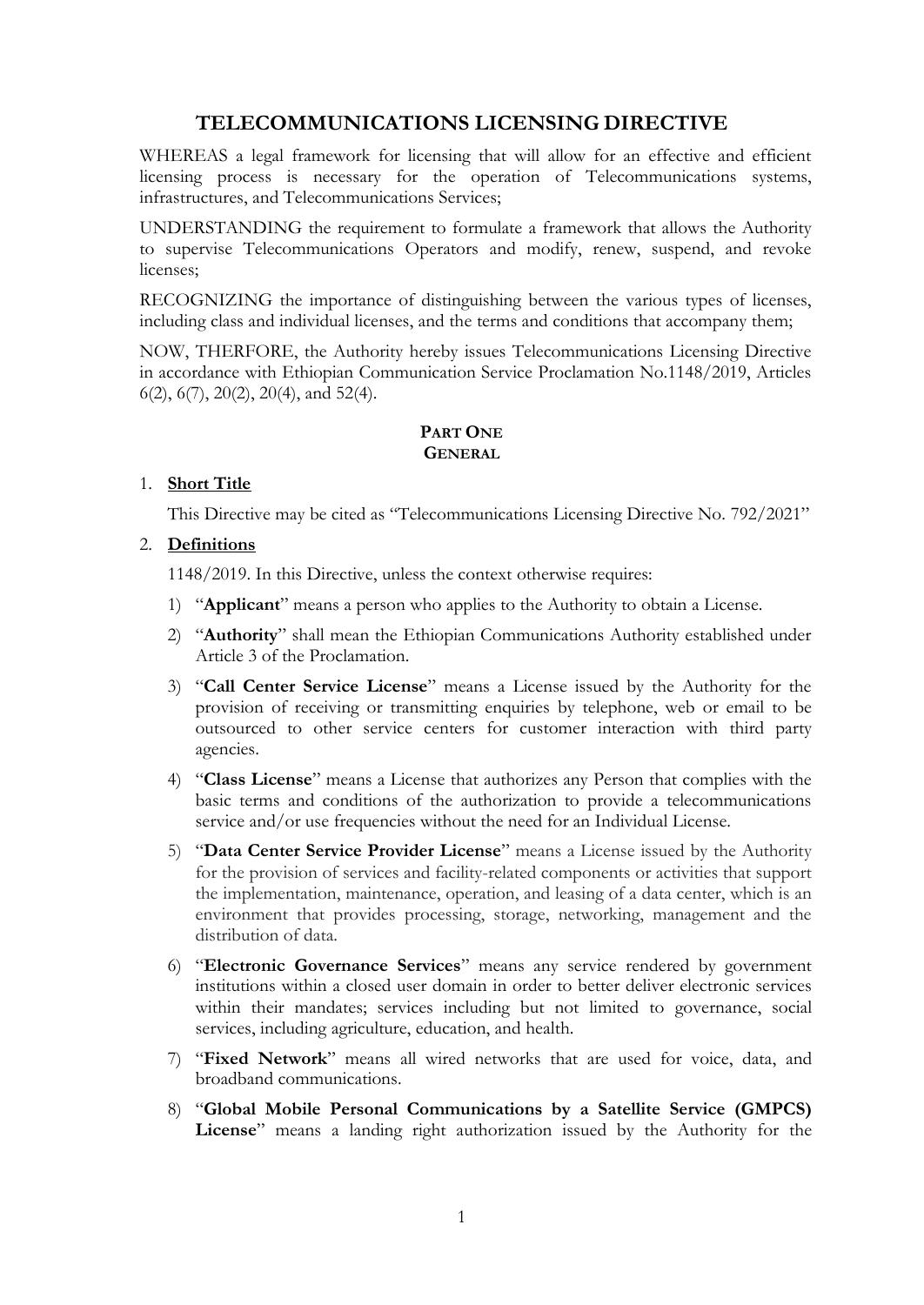provision of satellite mobile voice, internet, and data services without having an infrastructure or network facility in Ethiopia.

- 9) "**Hosting Service Provider (HSP) License**" means a License issued by the Authority for the provision of application services dedicated to providing hosting services for a pool of remote, internet-based Information Technology resources to organizations and individuals either at a data center or collocation facility.
- 10) "**Individual License**" means a License granted by means of a competitive licensing process, which involves the selection of one or more operators from a group of applicants for a limited number of Licenses.
- 11) "**Indoor Telecommunications Facilities Installation and Maintenance Works License**" means a License issued by the Authority for the installation or maintenance of Telecommunications cable, data network in a house, building, or campus and shall include installing Private Branch Exchange (PBX) and telephone distribution terminals.
- 12) "**Internet Exchange Point (IXP)**" means a network facility that enables the interconnection of two or more independent Autonomous Systems, primarily for the purpose of facilitating the exchange of Internet traffic."
- 13) "**Internet Exchange Point (IXP) License**" means a License issued by the Authority for the provision of a physical infrastructure through which Internet networks (Autonomous Systems) exchange traffic.
- 14) "**International Gateway License**" means a License issued by the Authority for the provision of international voice, internet and data services or international transmission capacity through microwave, submarine cables/fiber, terrestrial cables/fiber or satellites, and for voice services using IP connectivity to deliver Voice over Internet Protocol (VoIP) services.
- 15) "**Internet Service Provider License**" means a License issued by the Authority for the provision of Internet access or service including VoIP services using own or leased Infrastructure.
- 16) "**ISM Bands**" means blocks of frequency bands for industrial, scientific and medical applications designated according to the International Telecommunications Union (ITU).
- 17) "**License**" means a License issued by the Authority.
- 18) "**Licensee**" means a person who has been issued a License by the Authority.
- 19) "**Mobile Network**" means a Cellular Mobile Network to provide any Telecommunications Service including voice, text, data, and video using any generation of wireless technologies anywhere within Ethiopia, and to send and receive Telecommunications services to and from outside Ethiopia.
- 20) "**Outdoor Telecommunication Facilities Installation and Maintenance Works License**" means a License issued by the Authority for the installation and maintenance of Telecommunications towers, primary or secondary cables, last mile connectivity, optical fiber backbone, and fiber or fixed wireless networks establishing connectivity between the local exchange facility and the premises.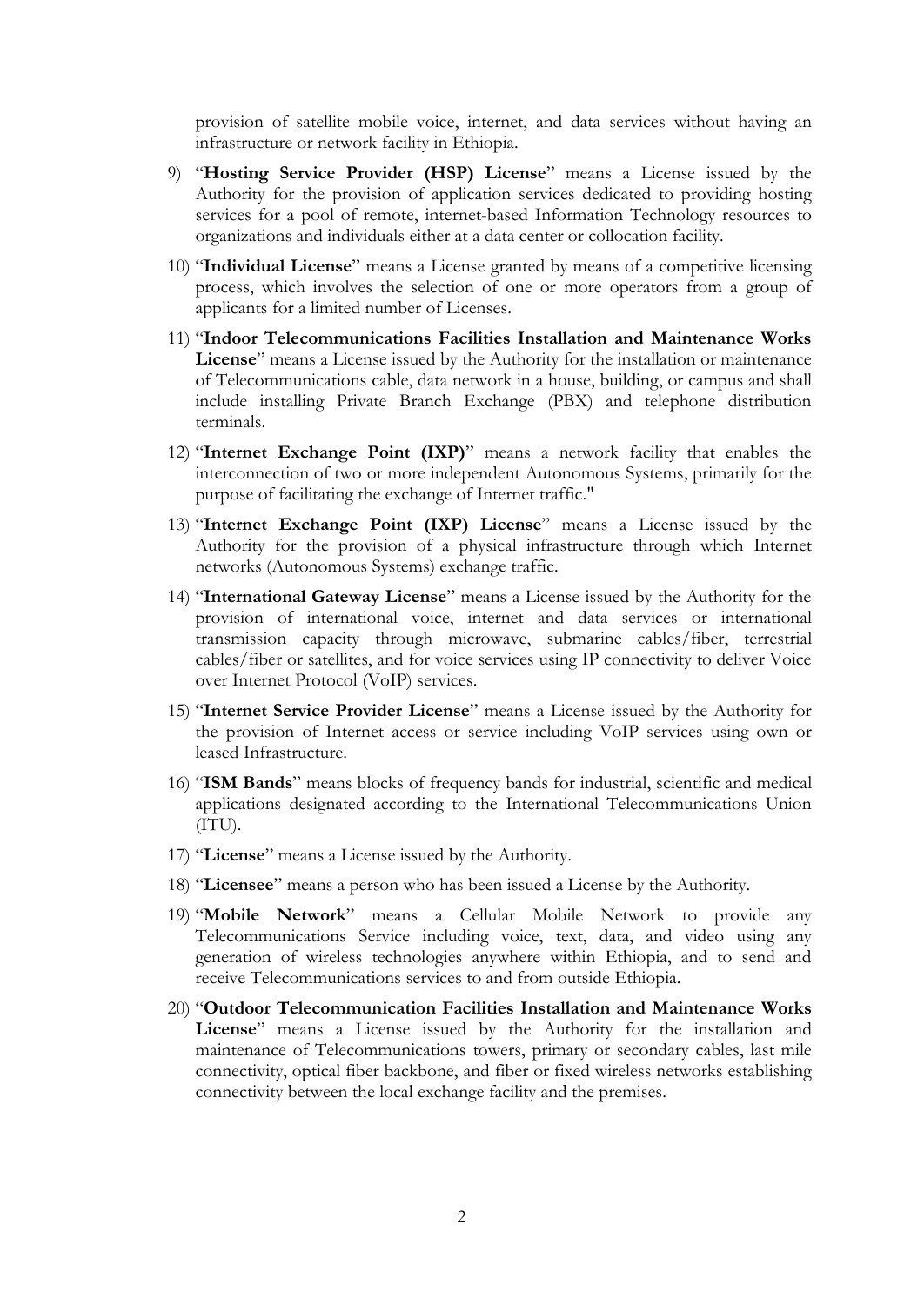- 21) "**Land Mobile Radio (LMR) License**" means a License issued by the Authority to install and operate a fixed, mobile, and portable communication radio service that is operated for noncommercial private use.
- 22) "**Private Network/Closed User Group/ Service License**" means an authorization from the Authority to operate and use a Private Network within a Closed User Group in Ethiopia by obtaining telecommunications facilities from duly licensed Telecommunications operators to carry intra corporate data, voice, and video traffic. However, providers of Private Network Services cannot resell telecommunications services to the public.
- 23) "**Proclamation**" means the Communications Service Proclamation No. 1148/2019.
- 24) "**Radio Frequency Spectrum License**" means a License issued by the Authority granting the Licensee permission to use a portion of the radio frequency spectrum nationally or in a given geographical area for the provision of Telecommunications, broadcasting, or any other radiocommunication services, or for private use.
- 25) "**Satellite News Gathering (SNG) Service License**" means a License issued by the Authority for the operation of satellite news gathering equipment.
- 26) "**Unified Telecommunications Operator License**" means a License issued by the Authority for the planning, building, operating, and maintaining of any mobile and fixed networks that includes switched networks, irrespective of media (wireline – copper, fiber, cable, wireless, satellite), international gateways, internet exchanges and technology capable of offering any electronic communication services including, but not limited to, voice inclusive of internet telephony, data, text, and video embracing the principles of technology and service neutrality anywhere within Ethiopia, and to send and receive Telecommunications services to and from outside Ethiopia.
- 27) "**Telecommunications Value Added Service (VAS) License**" means a License issued by the Authority for the provision of non-core telecommunications services of network providers or value-added mobile, internet or fixed services, including premium rated services, as determined by the Authority from time to time.
- 28) "**Very Small Aperture Terminal (VSAT) License**" means a License issued by the Authority entitling the holder to install and use a network of VSATs for closed user groups operated for non-commercial private use.
- 29) "**Virtual Internet Service Provider License**" means a License issued by the Authority for the provision of internet access service to customers by leasing internet bandwidth or internet network equipment of a Unified Telecommunications Operator Licensee or Internet Service Provider.
- 30) "**Working Days**" means business working days only and shall not include Saturday, Sunday and any day that has been declared to be a public holiday by the Federal Democratic Republic of Ethiopia.

# 3. **Objective**

The objective of this Directive is to provide a licensing framework that will allow for an effective and efficient licensing process for Telecommunications Services as well as procedures in the Telecommunications sector for the operation of Telecommunications systems, infrastructures, and Telecommunications Services in the Federal Democratic Republic of Ethiopia.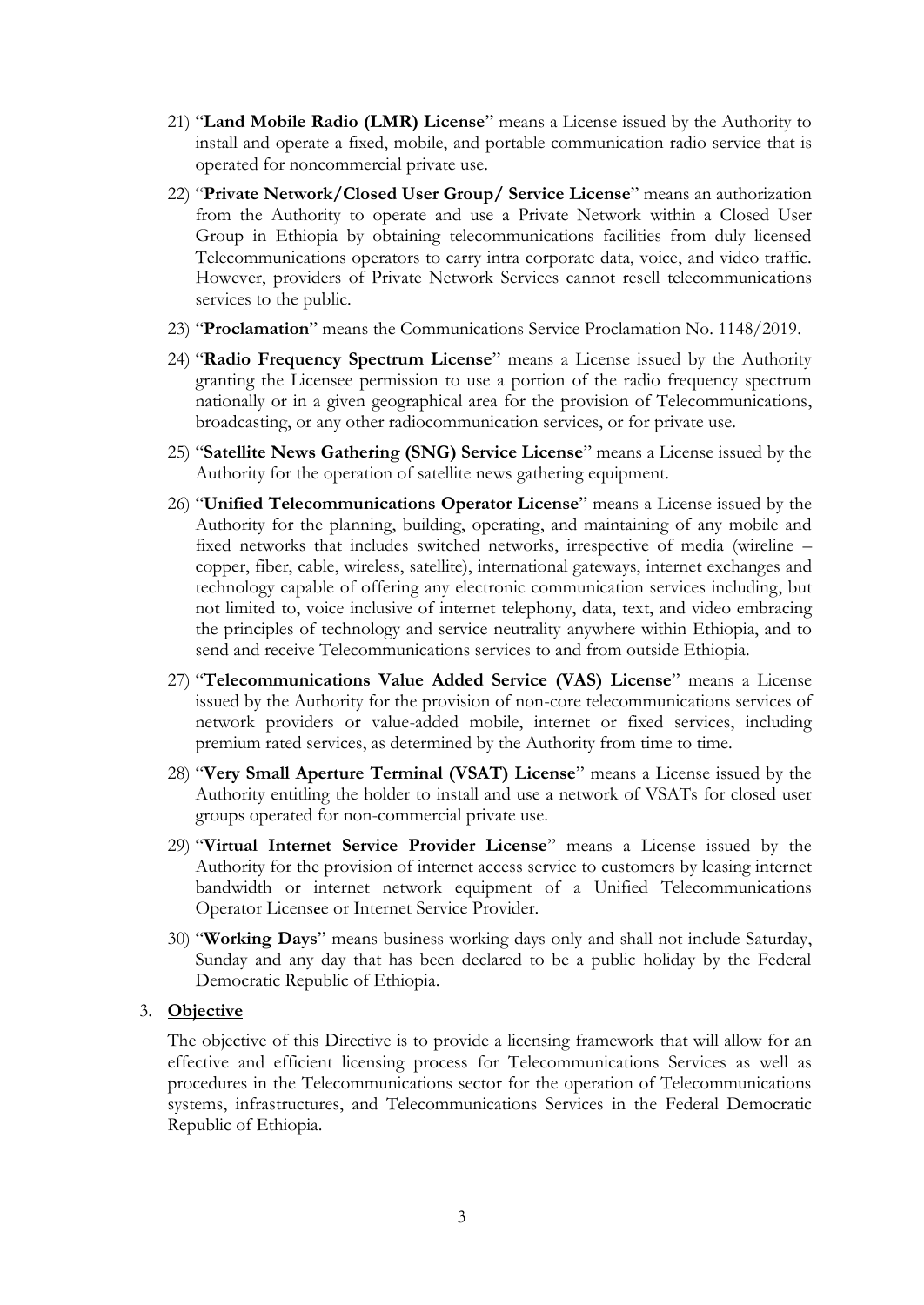# 4. **Scope of Application**

This Directive shall apply to the following categories of Licenses:

- 1) Individual Licenses;
- 2) Class Licenses;
- 3) Radio Frequency Spectrum, and Land Mobile Radio (LMR) Licenses; and,
- 4) Any other License category as may be determined and published by the Authority.

# **PART TWO LICENSING REQUIREMENT, PROCESS, AND EXEMPTIONS**

# 5. **License Requirement**

- 1) No person shall operate a Telecommunications Service or Network without obtaining a License or having been granted a License exemption from the Authority, consistent with the Proclamation and this Directive.
- 2) No person shall use the Radio Frequency Spectrum without obtaining a License from the Authority, consistent with the Proclamation and this Directive.
- 3) Notwithstanding Sub-Article (2) of this Article, users in some specific frequency bands may be exempted from the requirement of holding a License as expressly provided by the Authority in accordance with Article 6 of this Directive.
- 4) The Authority shall issue a license-exempt framework, specifying the operating parameters of devices accessing license-exempt bands.

# 6. **Exemptions from Licensing**

- 1) Notwithstanding Article 5 of this Directive, the Authority may issue an exemption order, pursuant to a transparent stakeholder consultation, to exempt a specified Telecommunications Service or class of persons from the requirement of holding a License.
- 2) The license exemptions shall address the needs of target persons who may wish to connect specifically defined communities as well as not-for-profit and/or socialpurpose organizations to Telecommunications Services. A community shall, for this purpose, include a group of persons living in the same geographical location, having particular characteristics and interests in common.
- 3) The License exemption shall include Telecommunications Services for military, police, national security, and Electronic Governance Services.
- 4) When granting a License exemption, the Authority shall be guided by the principles provided in Article 20 (4) of the Proclamation.
- 5) The Authority shall, before granting an exemption order, ensure that the service to be provided will not interfere with or cause harm to Telecommunications Service providers or consumers.

# 7. **Scope of a License**

1) A Telecommunications Service Provider License issued by the Authority shall authorize its holder to own and operate a Telecommunications Network, and/or provide a Telecommunications Service as prescribed in the License conditions and terms.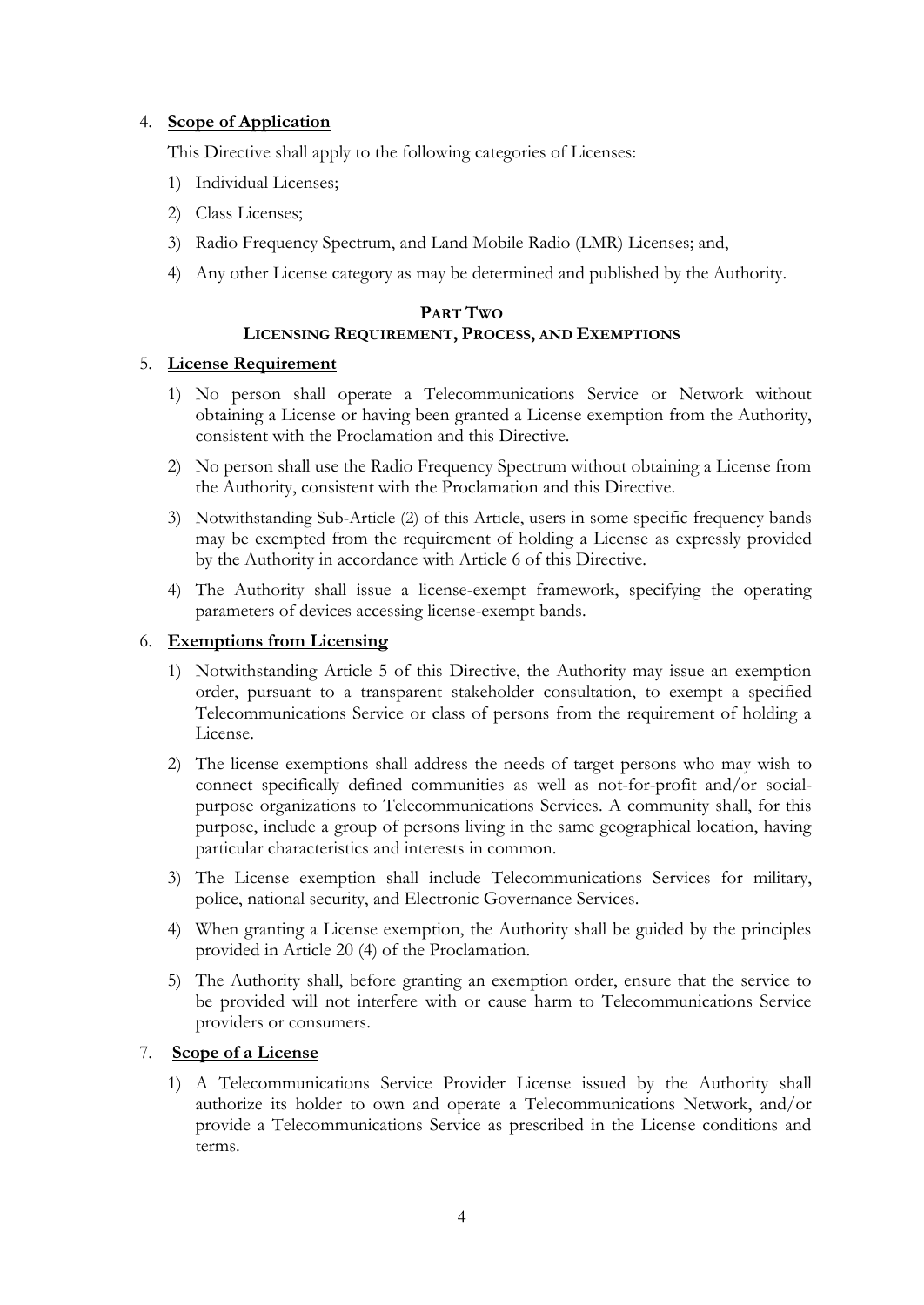- 2) A Licensee shall not provide any service or operate any facility that is not expressly permitted in its License.
- 3) A person or entity providing a service or facility that has not been designated as a licensable Telecommunications Service may continue with the provision of the service or facility on such terms and conditions pending the Authority's designation of the service or facility as a licensable Telecommunications Service and approval of a License for such service or facility once it has been designated as a licensable Telecommunications Service.

#### 8. **License Application Conditions and Requirements**

- 1) An application for a License shall only be considered valid, if the Applicant:
	- a) Is registered under the commercial registration and business licensing and/or investment laws in force in the Federal Democratic Republic of Ethiopia;
	- b) Meets the Authority's technical requirements to operate such a License;
	- c) Possesses sufficient financial capacity to roll-out and operate a network and/or provide long-term Telecommunications Service to the satisfaction of the Authority; and,
	- d) In the case of a resource-dependent service, the Authority has determined the availability of such resource such as spectrum or numbering and that the Applicant has secured a reservation or assignment of such resource.
- 2) Every application for a Telecommunications License shall be made to the Authority in the prescribed application forms obtainable on the Authority's website or at its offices, accompanied with evidence of payment of the application fee required by the Authority and any other document as may be required.
- 3) The application for a License shall be submitted to the Authority with the following required information:
	- a) Registration or identification documents prescribed by the Authority;
	- b) Where applicable, a memorandum and articles of association, where applicable;
	- c) Where applicable, a list of names, nationality, address, number, and value of subscribed shares of shareholders;
	- d) The Applicant's mailing and/or physical address in Ethiopia;
	- e) Where applicable, a detailed business plan incorporating the proposed types of services, networks, and the geographic region covered by the service;
	- f) Where applicable, detailed description of the network and transmission systems the Applicant wishes to establish and operate, as well as a time schedule for implementation, date of operation, and network rollout;
	- g) Where applicable, information relating to the Applicant's previous experience in the management of the proposed Telecommunications network or the provision of the services for which a License is sought; and,
	- h) Information required by the Authority to demonstrate financial ability to roll-out and operate a network and/or provide long term service to the satisfaction of the Authority.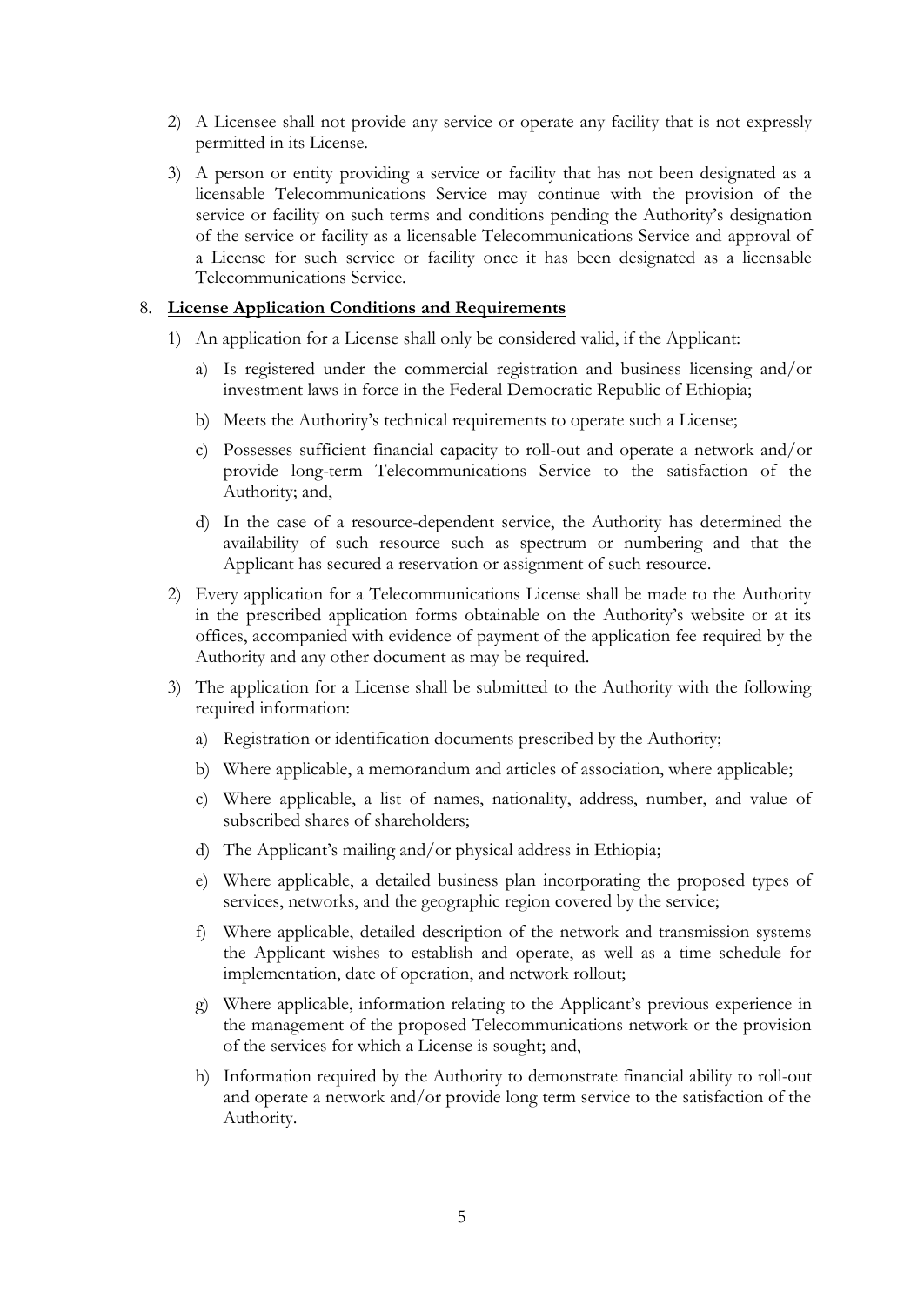4) The Authority shall take all reasonable steps to ensure the confidentiality of the information gathered from the Applicants.

# 9. **Amendment of License Conditions**

- 1) The Authority may, from time to time, in compliance with Articles 34-37 of the Proclamation, amend License conditions to make the conditions of the license consistent with conditions being imposed generally in respect of all licenses issued in the same category, for the purpose of ensuring fair competition between licensees in that category.
- 2) Where the Authority proposes to amend any License condition, it shall notify all Licensees in writing of:
	- a) The reason(s) for the proposed amendment; and,
	- b) The date on which the proposed amendment is to take effect.
- 3) The Licensee may make written submissions to the Authority within but not later than sixty (60) working days from the date of the written notice.
- 4) Prior to making a final Decision regarding the proposed amendment, the Authority shall take into consideration any submission made by the affected Licensees or any other interested party and observing due process in an open and consultative manner.

# 10. **Additional Information and Documents Sought by the Authority**

- 1) The Authority may at any time after the receipt of an application for a License, request Applicants to give additional information or documents in support of the application.
- 2) Failure to provide the requested additional information or document within thirty (30) working days shall be deemed a withdrawal of that application.
- 3) Any information submitted in connection with an application shall be accurate. If the Authority determines any information or document submitted by an Applicant to be inaccurate, the Applicant shall be given thirty (30) working days to correct the information or document. Failure to correct the information and/or provide the requested information or document shall result in the rejection of the application.

# 11. **Obligation to Notify Changes to the Authority**

Once approved, a Licensee shall notify the Authority of any change or inaccuracy in its corporate details, the description and scope of a Telecommunications Network and/or Service run by it, or any other information submitted to the Authority.

# 12. **Existing License**

- 1) A person holding an existing License shall apply and obtain a new License in accordance with this Directive pursuant to the migration modalities to be issued by the Authority.
- 2) The incumbent Telecommunications Operator shall apply for and obtain a new License from the Authority pursuant to the provisions of this Directive.
- 3) At the time of application, the incumbent Telecommunications Operator shall be subject to a Frequency Spectrum Fee as determined by the Authority in the Radio Frequency Spectrum Usage Fees Directive.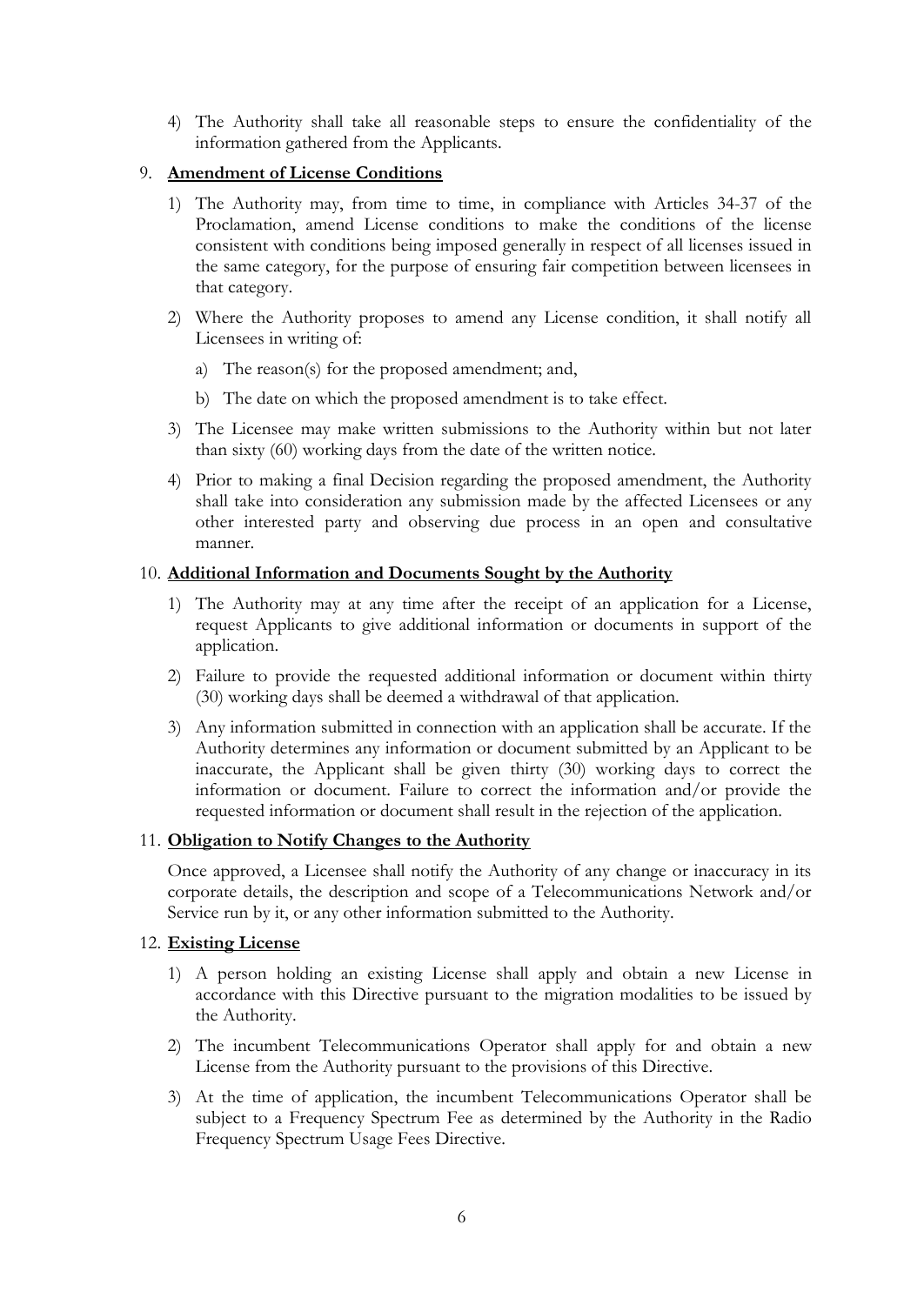- 4) Notwithstanding Sub-Article (2) of this Article, the new License for existing Telecommunications Operator shall be:
	- a) Issued without competitive selection, and,
	- **b)** Subject to re-assignment of the frequency spectrum bands.

# **PART THREE INDIVIDUAL LICENSES**

#### 13. **Methods for Issuing an Individual License**

- 1) Telecommunications Services requiring Individual Licenses shall be those listed in Appendix A of this Directive.
- 2) The Authority may grant an Individual License using any of the following methods:
	- a) Auction;
	- b) Beauty Contest;
	- c) Hybrid of Beauty Contest and Auction; or,
	- d) Any other appropriate method.
- 3) Notwithstanding Sub-Article (2) of this Article and Articles 8, 9, and 10 of this Directive, the methods to be used and the associated licensing procedures for Individual Licenses for a Unified Telecommunications Operators which will be issued using a competitive bidding selection shall be determined in the public notice requesting License applications.

#### 14. **Time Required to Make a Determination for an Individual License**

- 1) Within thirty (30) working days of receipt of the application, the Authority shall determine whether an individual License shall be granted and inform the Applicant of its Decision in writing.
- 2) The Authority reserves the right to extend the time within which it shall make a Decision, but not later than sixty (60) working days.

#### 15. **Processing of an Application**

- 1) Once the Authority is satisfied with the application, it shall issue an Offer Letter to the Applicant, stipulating terms that are applicable to the particular License.
- 2) An Applicant shall pay the relevant License fee within sixty (60) working days of the receipt of the Offer Letter.

#### 16. **Radio Frequency Spectrum Dependent Individual License**

The issuance of a License for a service that is Radio Frequency Spectrum-dependent shall:

- 1) Not convey an automatic assignment of the Radio Frequency Spectrum, unless the licenses are for Unified Telecommunications Operator Licenses or where the Authority assigns such Radio Frequency Spectrum for the Applicant; and,
- 2) Be conditional upon meeting the requirements for the assignment of a Radio Frequency Spectrum indicated in Part Five of this Directive.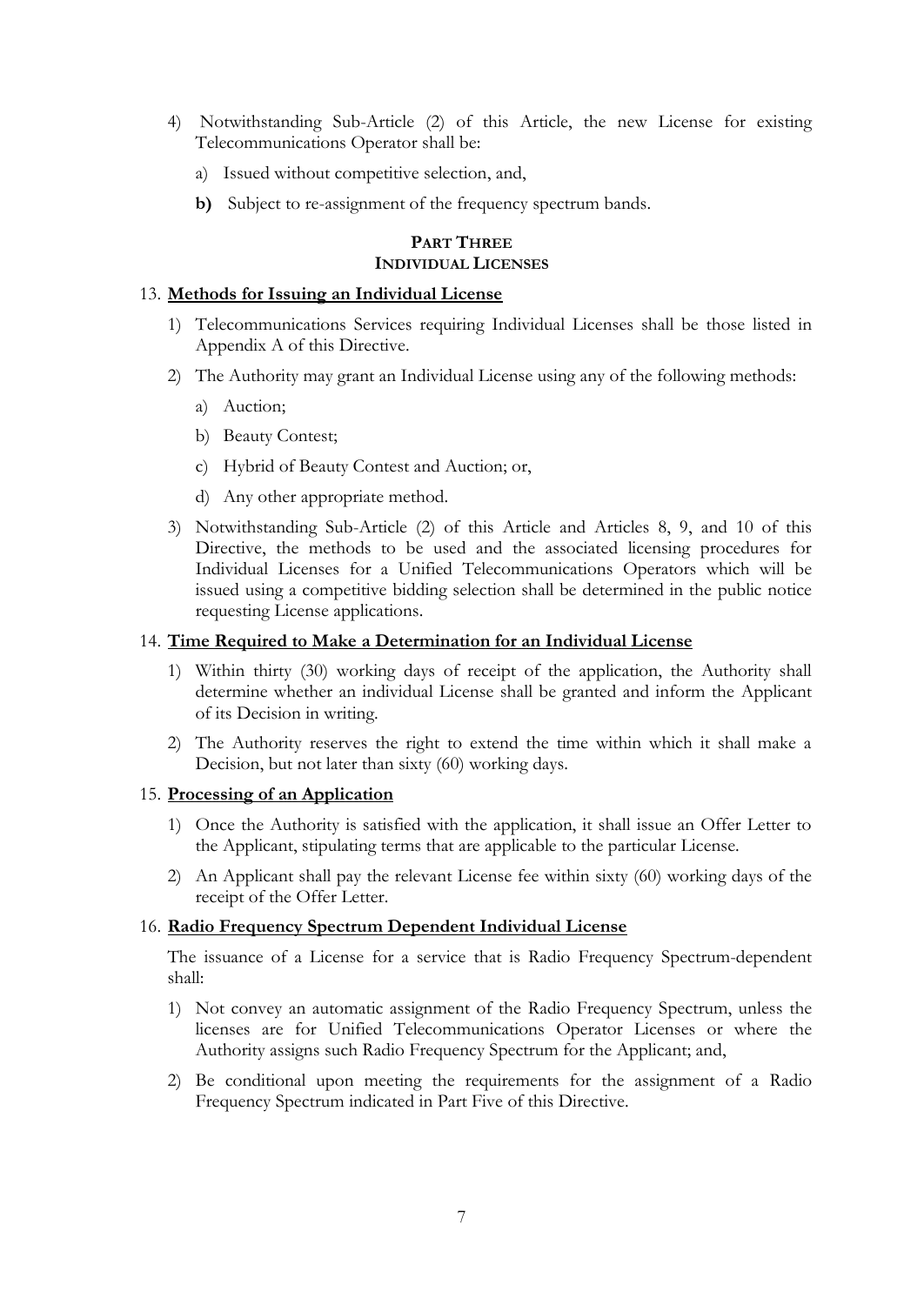#### 17. **Duration and Expiration of an Individual License**

- 1) An Individual License issued under this Directive shall remain valid for a period of fifteen (15) years.
- 2) An Individual License shall expire unless renewed as provided in Article 18 of this Directive.
- 3) Where the Individual License is terminated at the expiration of its duration, the Individual Licensee shall immediately cease providing service upon the expiration of its License unless the Authority either permits or requires the Individual Licensee to continue providing service on a temporary basis.

#### 18. **Renewal of an Individual License**

- 1) A renewal of an individual License for an additional period of fifteen (15) years is presumed to be provided where:
	- a) The Licensee has fulfilled every License obligation; and,
	- b) The Licensee has applied for renewal of its License with the necessary License renewal fees three (3) years prior to its expiration.
- 2) Should the Licensee of an Individual License opt not to renew its License, it shall fulfill the provisions of Article 24, Sub-Articles 1 (b), (c), and (d) of this Directive.

#### 19. **Surrender of Individual License**

- 1) A Licensee who wishes to surrender a valid and subsisting Individual License shall:
	- a) Give the Authority not less than a one (1)-year notice of its intention to surrender the Individual License prior to the date of actual submission of the written notice or the date determined by the Licensee on which surrender of the License will take effect;
	- b) Provide written proof to the Authority that subscribers of the Licensee have been given a minimum of six (6) month notice of its intention to surrender the License and to terminate its operations;
	- c) Furnish the Authority with details of arrangements made to migrate existing subscribers to another Licensee before the effective date of surrender; and,
	- d) Provides an undertaking to the Authority that guarantees refunds to existing subscribers for prepaid services and has no outstanding obligation to any other Licensee or subscribers.
- 2) The Authority reserves the right to request any additional information or undertaking, as may be deemed necessary for proper consideration of an application to surrender a License.
- 3) The Authority may consider a Licensee's applications to extend the time to surrender a License.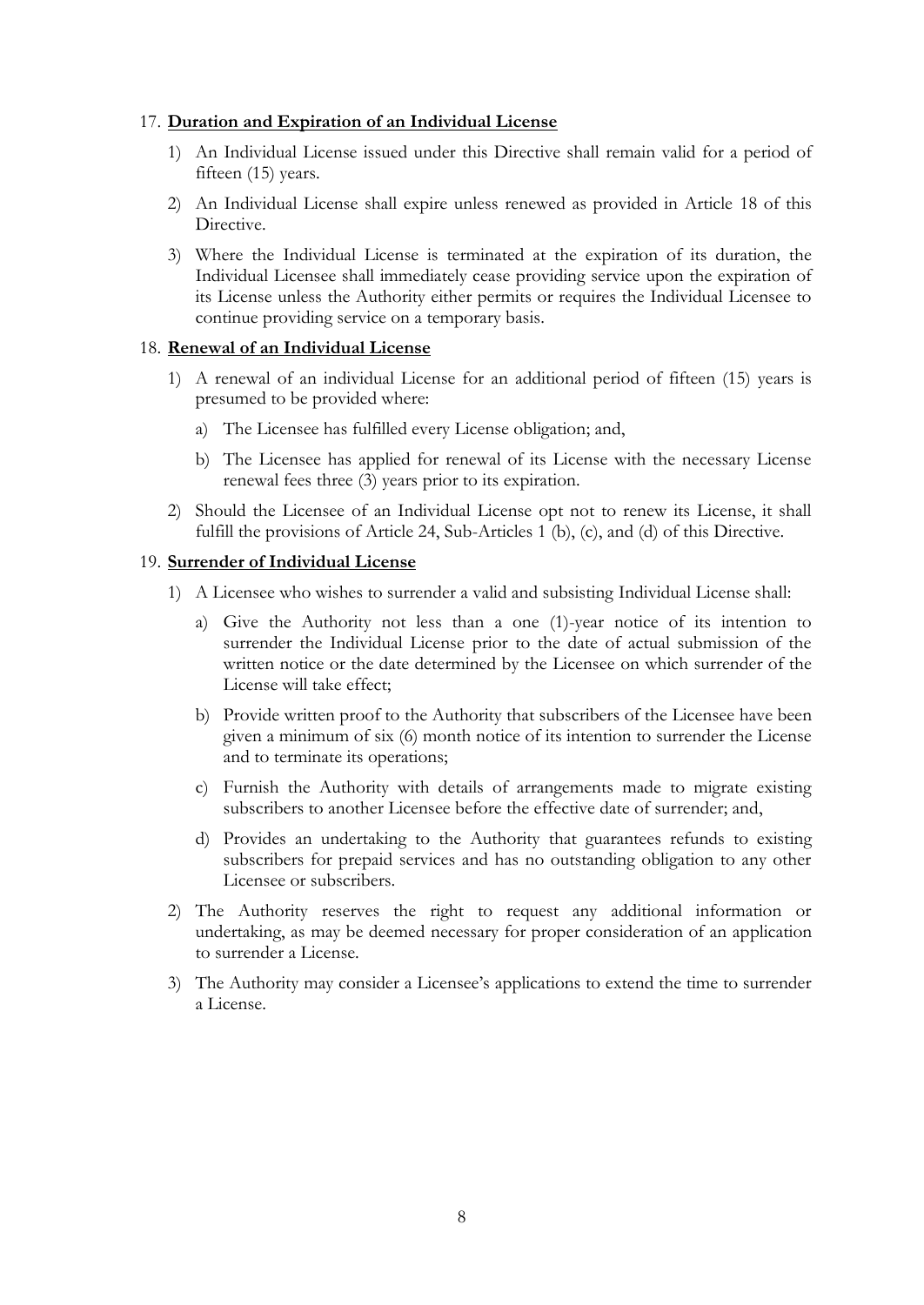# **PART FOUR CLASS LICENSES**

#### 20. **Application for a Class License**

- 1) An application for a Class License shall be submitted to the Authority by completing relevant application forms, attaching required documents, and paying the required fees.
- 2) Telecommunications Services requiring Class Licenses shall be those listed in Appendix "B" of this Directive.

# 21. **Time Needed to Make a Determination for a Class License**

- 1) Within thirty (30) working days of receipt of the application, the Authority will determine whether a Class License shall be issued and will inform the Applicant of its Decision in writing.
- 2) The Authority reserves the right to extend the time within which it shall make a Decision, but not later than sixty (60) working days.

# 22. **Duration and Expiration of a Class License**

- 1) A Class License issued under this Directive shall, unless stated otherwise in the license conditions, remain valid for a period of fifteen (15) years.
- 2) A Class License shall expire unless renewed as provided in Article 23 of this Directive.
- 3) Where the Class License is terminated at the expiration of its duration, the Class Licensee shall immediately cease providing service upon the expiration of its License unless the Authority either permits or requires the Class Licensee to continue providing service on a temporary basis.

# 23. **Renewal of a Class License**

- 1) A Class License, unless stated otherwise in the license conditions, may be renewed for a period of fifteen (15) years where:
	- a) The Licensee has applied for renewal of its License with the necessary License renewal fees twelve (12) months prior to its expiration; and,
	- b) The Licensee has fulfilled every License obligation.
- 2) Should the Licensee of a Class License opt not to renew its License, it shall fulfill the provisions of Article 24 Sub-Articles 1 (b), (c) and (d) of this Directive, as applicable.

# 24. **Surrender of a Class License**

- 1) A Licensee who wishes to surrender a valid and subsisting Class License shall:
	- a) Give the Authority not less than a six (6) month notice of its intention to surrender the Class License prior to the date of actual submission of the written notice or the date determined by the License on which surrender of the License will take effect;
	- b) Provide written proof to the Authority that subscribers of the Licensee have been given a minimum of three (3) month notice of its intention to surrender the License and to terminate its operations;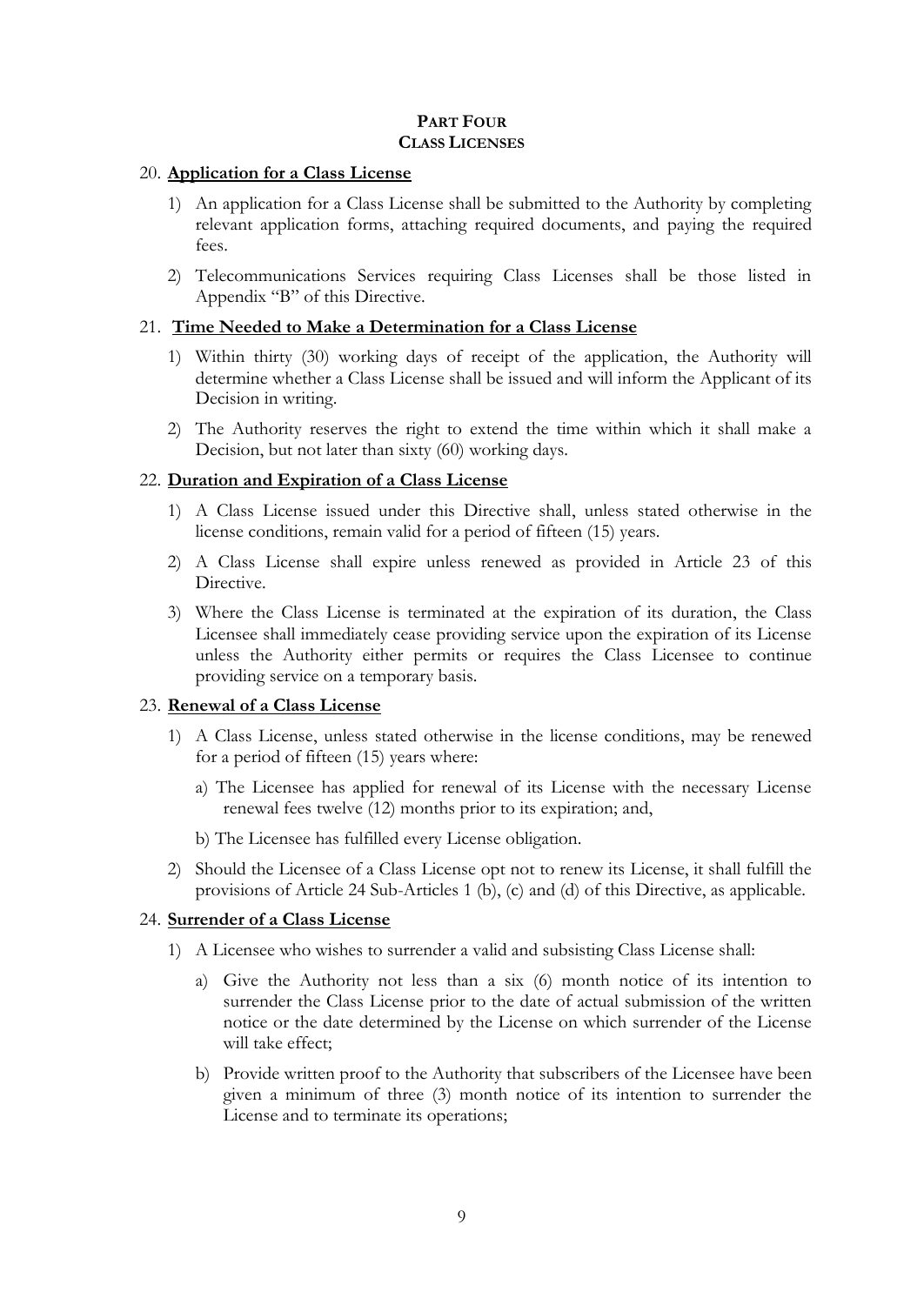- c) Furnish the Authority with details of arrangements made to migrate existing subscribers to another Licensee before the effective date of surrender; and,
- d) Provides an undertaking to the Authority that guarantees refunds to existing subscribers for prepaid services and has no outstanding obligation to any other Licensee or subscribers.
- 2) The Authority reserves the right to request any additional information or undertaking, as may be deemed necessary for proper consideration of an application to surrender a License.
- 3) The Authority may consider a Licensee's applications to extend the time to surrender a License.

#### **PART FIVE RADIO FREQUENCY SPECTRUM LICENSES**

#### 25. **Application and Processing of Radio Frequency Spectrum License**

- 1) An application for a Radio Frequency Spectrum License shall be submitted to the Authority in the prescribed application form, obtainable from the Authority's website or any of its offices, accompanied with evidence of payment of the application fee determined by the Authority and any other required documents.
- 2) Once the Authority receives an application for a Radio Frequency Spectrum License, the Authority shall:
	- a) Within seven (7) working days, notify the Applicant if the application is complete or if any additional information is required; and,
	- b) Once the application is complete, the Authority will inform the Applicant of its determination within thirty (30) working days.
- 3) Notwithstanding the requirements set forth in Sub-Article (2) of this Article, the Authority reserves the right to extend the time within which it shall make a Decision, but not later than sixty (60) working days of the application.
- 4) Notwithstanding Sub-Article (1) of this Article, the Radio Frequency Spectrum for Individual Licenses for a Unified Telecommunications Operator shall be assigned or re-assigned at the time of License award.
- 5) Notwithstanding Sub-Article (1) of this Article, ISM bands in 2.4 GHz and 5 GHz that will be used for Wi-Fi, RFID and other low-power short-range devices and services shall be unlicensed.

#### 26. **Methods of Radio Frequency Spectrum Licensing**

- 1) The Authority may issue a Radio Frequency Spectrum License using any of the following methods:
	- a) First come, first served basis;
	- b) Auction;
	- c) Beauty Contest;
	- d) Hybrid of Beauty Contest and Auction; or,
	- e) Administrative assignment or re-assignment.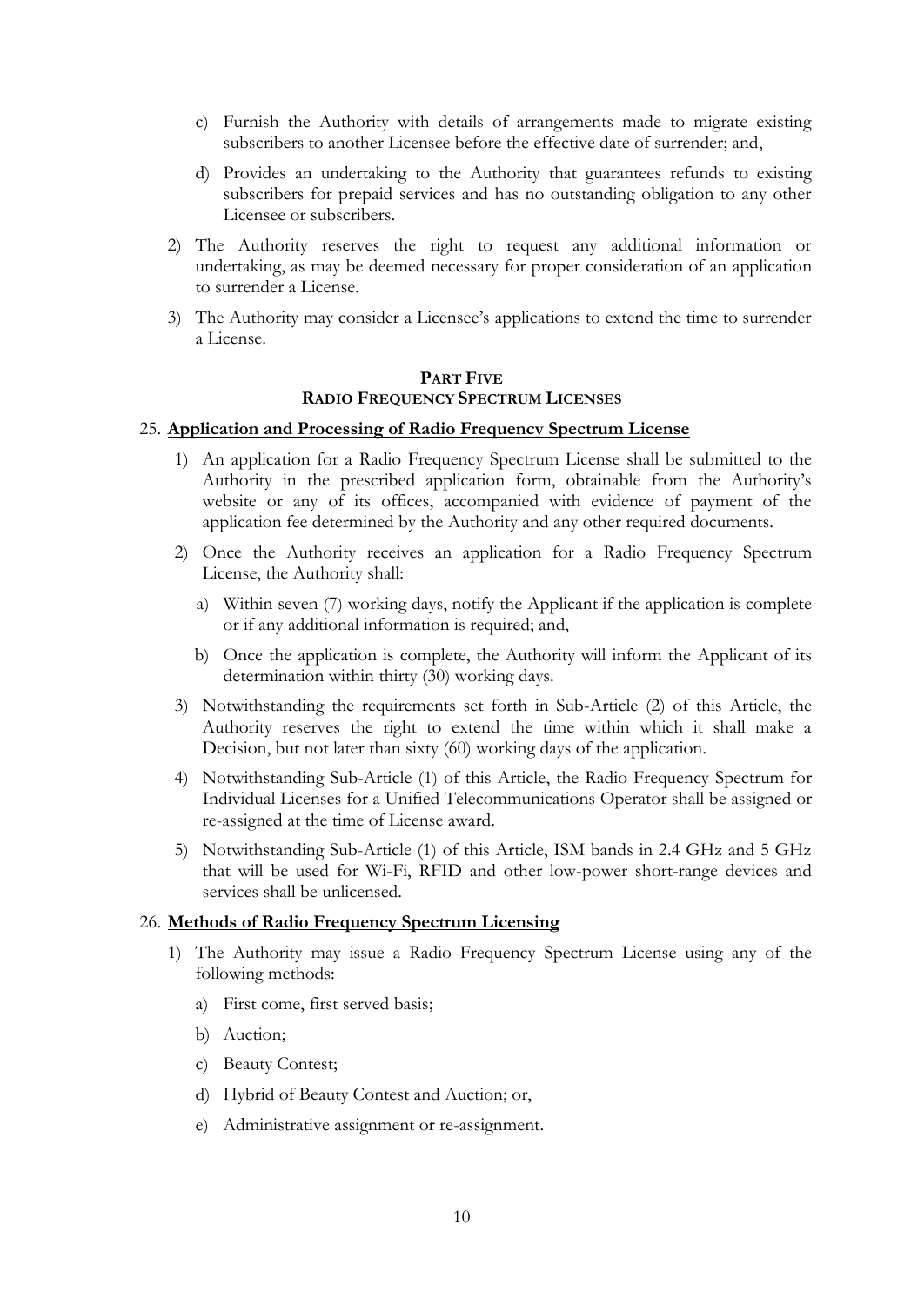- 2) Notwithstanding Sub-Article (1) of this Article, Individual Licenses for a Unified Telecommunications Operator that will be issued using competitive selection shall be accompanied by even and adequate radio frequency spectrum allocation that is available to all new entrants at the time of License award.
- 3) The Radio Frequency Spectrum for the incumbent Telecommunications Operator shall be re-assigned administratively without competitive selection pursuant to the Authority's Radio Frequency Spectrum Management Directive.

# 27. **Requirements for Issuance of a Radio Frequency Spectrum License**

- 1) Without prejudice to Article 8 of this Directive, an application for issuance of a Radio Frequency Spectrum License may be accepted, where:
	- a) The Applicant is an entity lawfully registered under the commercial registration and business licensing and/or investment laws in force in the Federal Democratic Republic of Ethiopia;
	- b) The Applicant meets the Authority's requirements for operating such a Radio Frequency Spectrum as stipulated in the Radio Frequency Spectrum Management Directive;
	- c) The Radio Frequency Spectrum applied for is required to provide services under an Individual License or Class License issued to the applicant by the Authority, or for Land Mobile Radio Service or broadcasting service or any other service that needs assignment of Radio Frequency Spectrum pursuant to the Authority's National Table of Frequency allocation.; and,
	- d) The Radio Frequency Spectrum is available for assignment.
- 2) An application for a Radio Frequency Spectrum License shall be refused where:
	- a) The Authority does not possess any usable Radio Frequency Spectrum; or,
	- b) The Applicant fails to provide information that the Authority requires for the issuance of a License.
- 3) All Radio Frequency Spectrum Licenses shall be issued in compliance with the prescriptions of the National Frequency Allocation Plan.

# 28. **Duration and Termination of a Radio Frequency Spectrum License**

- 1) A Radio Frequency Spectrum License issued to a Unified Telecommunications Operator Licensee and Internet Service Provider Licensee shall remain valid for a period of fifteen (15) years from the date of issuance.
- 2) A Radio Frequency Spectrum License issued under this Directive for Land Mobile Radio Licenses (LMR) shall remain valid for a period of one (1) year from the date of Issuance.
- 3) A Radio Frequency Spectrum License shall expire unless renewed as provided in Article 29 of this Directive.

# 29. **Renewal of a Radio Frequency Spectrum License**

1) A Radio Frequency Spectrum License issued for a Land Mobile Radio (LMR) License shall be renewed for a period of one (1) year if the application for renewal by the Licensee is received by the Authority at least thirty (30) working days prior to the expiration date.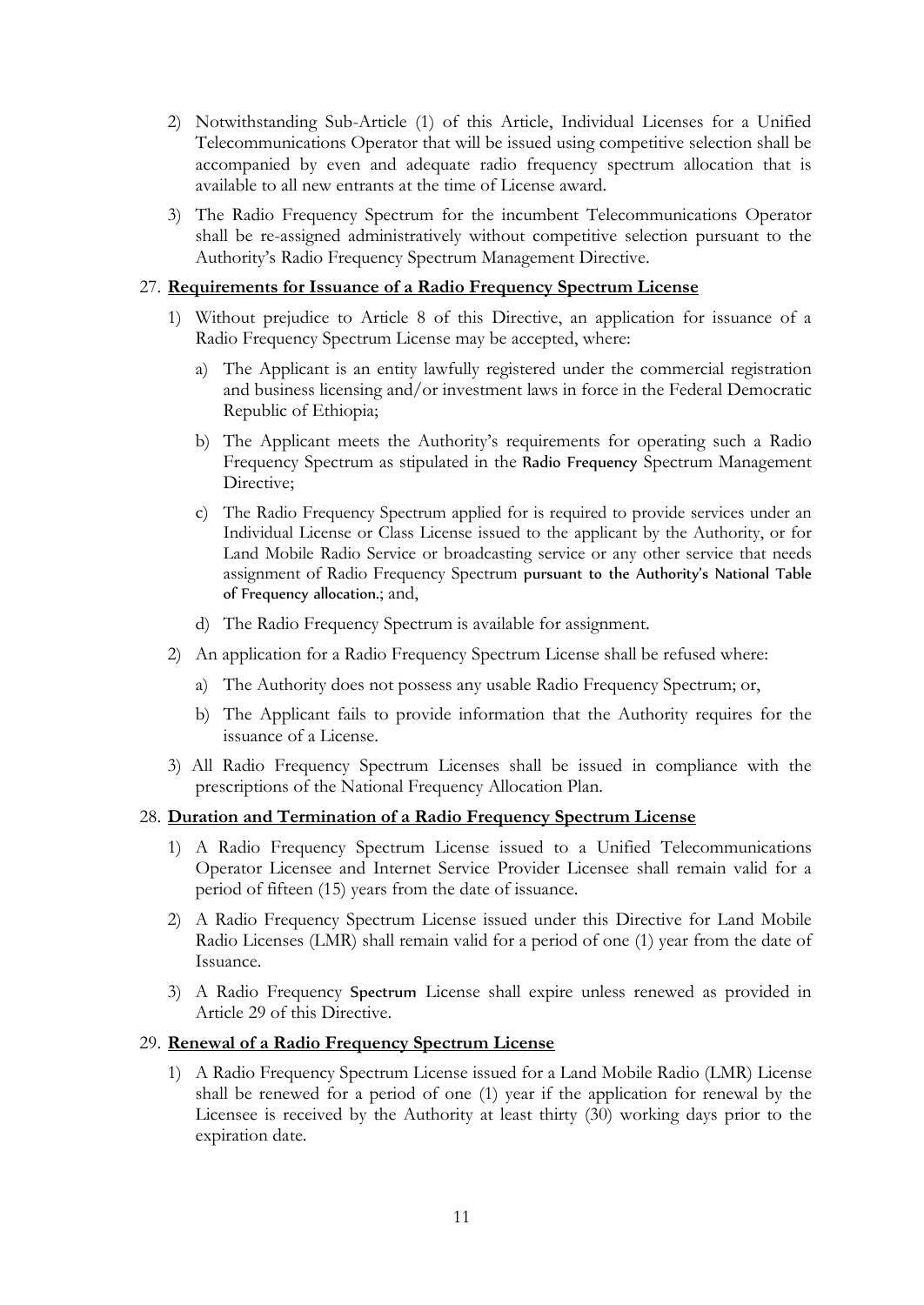- 2) The Authority shall, at its discretion, renew a Radio Frequency Spectrum License upon evaluation of the effective use of such Radio Frequency Spectrum by the Licensee in accordance with the Radio Frequency Spectrum Management Directive or the conditions of the Radio Frequency Spectrum License.
- 3) The Authority reserves the right to refuse the renewal of a Radio Frequency Spectrum License for any valid technical and legal reasons.
- 4) Notwithstanding Sub-Articles (2) and (3) of this Article, a Unified Telecommunications Operator Licensee shall have a right of renewal of the Radio frequency Spectrum License for subsequent periods of fifteen (15) years unless the Licensee has been materially or persistently in breach of license conditions.
- 5) The Authority, when renewing the Radio Frequency Spectrum License for Unified Telecommunications Operator Licensees, shall reserve the right to adopt administered, competitive or hybrid renewal processes for some or all of the Radio Frequency Spectrum subject to renewal.
- 6) The Renewal of the Radio Frequency Spectrum for Unified Telecommunications Operator License at the end of the first and any subsequent terms is subject to paying the required renewal fee to be determined by the Authority.

#### 30. **Surrender of a Radio Frequency Spectrum License**

- 1) A Radio Frequency Spectrum License may be surrendered by completing the forms provided for that purpose, obtainable from the Authority's website or any of its offices.
- 2) The surrender shall take effect from the date the letter of voluntary surrender by the Radio Frequency Spectrum Licensee is received by the Authority.
- 3) Any outstanding fee due to the Authority by the date of the surrender of a Radio Frequency Spectrum License shall be paid to the Authority.

# 31. **Forfeiture of a Radio Frequency Spectrum License**

- 1) Where a Licensee fails to renew its Radio Frequency Spectrum License, the Authority shall issue a reminder notifying the Licensee of the expiration of the Radio Frequency Spectrum License and demanding that an application for the renewal of License with the necessary payment be made within thirty (30) working days.
- 2) Where a Licensee fails to make the payment and file the application for renewal of the License within the prescribed period, the Authority shall issue a Notice of Forfeiture to the Licensee.
- 3) The Radio Frequency Spectrum fee to be paid at forfeiture shall be the amount due at the expiration of the period of the License.

# 32. **Radio Frequency Spectrum Usage**

- 1) A Licensee shall ensure that the Radio Frequency spectrum assigned to it by the Authority is efficiently utilized as provided in the Radio Spectrum Management Directive.
- **2)** The Authority reserves the right to review and supervise the usage of the Radio Frequency Spectrum assigned to the Licensee.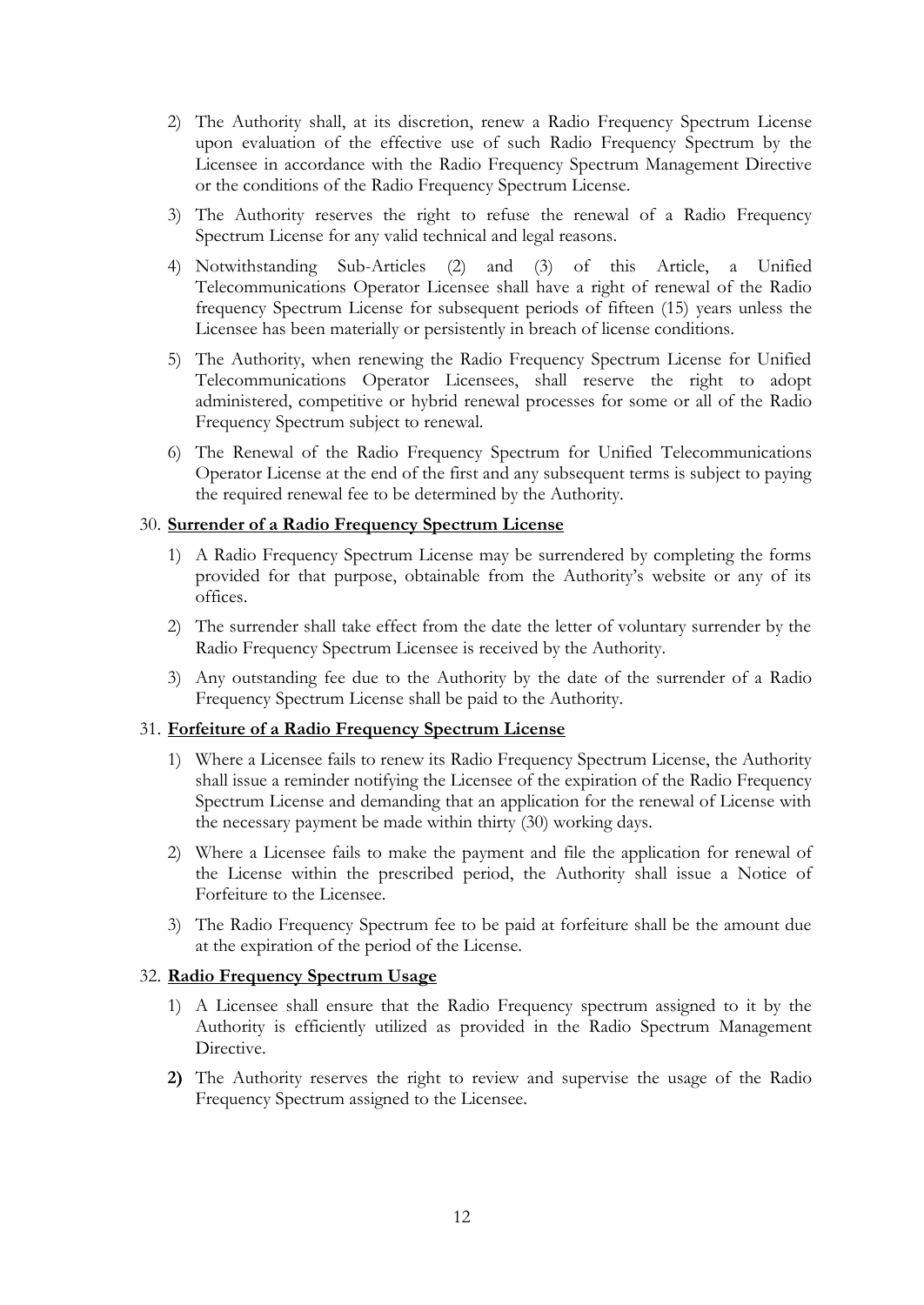#### **PART SIX CANCELLATION AND SUSPENSION OF LICENSES**

#### 33. **Revocation of a License**

- 1) Where a Licensee contravenes any provisions of this Directive, the Authority may revoke the License of the Licensee or impose a fine according to the provisions of Article 52 of the Proclamation.
- 2) When deciding to revoke a license the Authority shall consider the following:
	- a) Nature and gravity of the infraction;
	- b) Consequence of the infraction;
	- c) Circumstances under which the infraction occurred; and,
	- d) Steps taken to remedy the infraction.
- 3) A License may be revoked for any of the following grounds:
	- a) If the Licensee breaches the provisions of this Directive or other regulations and directives enacted under the Proclamation;
	- b) If the Licensee is in breach of any of the conditions attached to the License and fails to rectify the breach or reach an agreement with the Authority as to the process and timeline determined by the Authority for rectifying such breach;
	- c) If the Licensee stops performing the activity for which the License is granted for six (6) months;
	- d) If the licensee has engaged in fraud or submitted false information to the Authority or other agencies of the government in order to obtain the License;
	- e) If the License has expired and has not been renewed;
	- f) If the Licensee has filed for bankruptcy, liquidation or dissolution and/or has been unable to fulfill its financial and fiduciary duties;
	- g) If the Licensee fails to begin its operations within twelve (12) months of receiving its License or fails to meet the specified conditions of its License obligations;
	- h) If the Licensee engages in an act of conflict with the public interest;
	- i) If the Licensee transfers, re-assigns or leases the License without the prior approval of the Authority; and,
	- j) If the Licensee requests that the Authority to revoke its License.
- 3) Whenever the Authority proposes a notice of revocation to revoke a License, it shall so issue a notice of revocation to the Licensee and the Licensee shall be provided forty-five (45) working days to respond to the Authority's notice of intention to revoke a License.
- 4) The Authority shall promptly render a final Decision, taking into account any arguments the Licensee presents in opposition to the Authority's Decision to revoke its License.
- 5) If the Licensee fails to deliver a response within forty-five (45) working days, the Authority shall revoke the License and notify the Licensee in writing.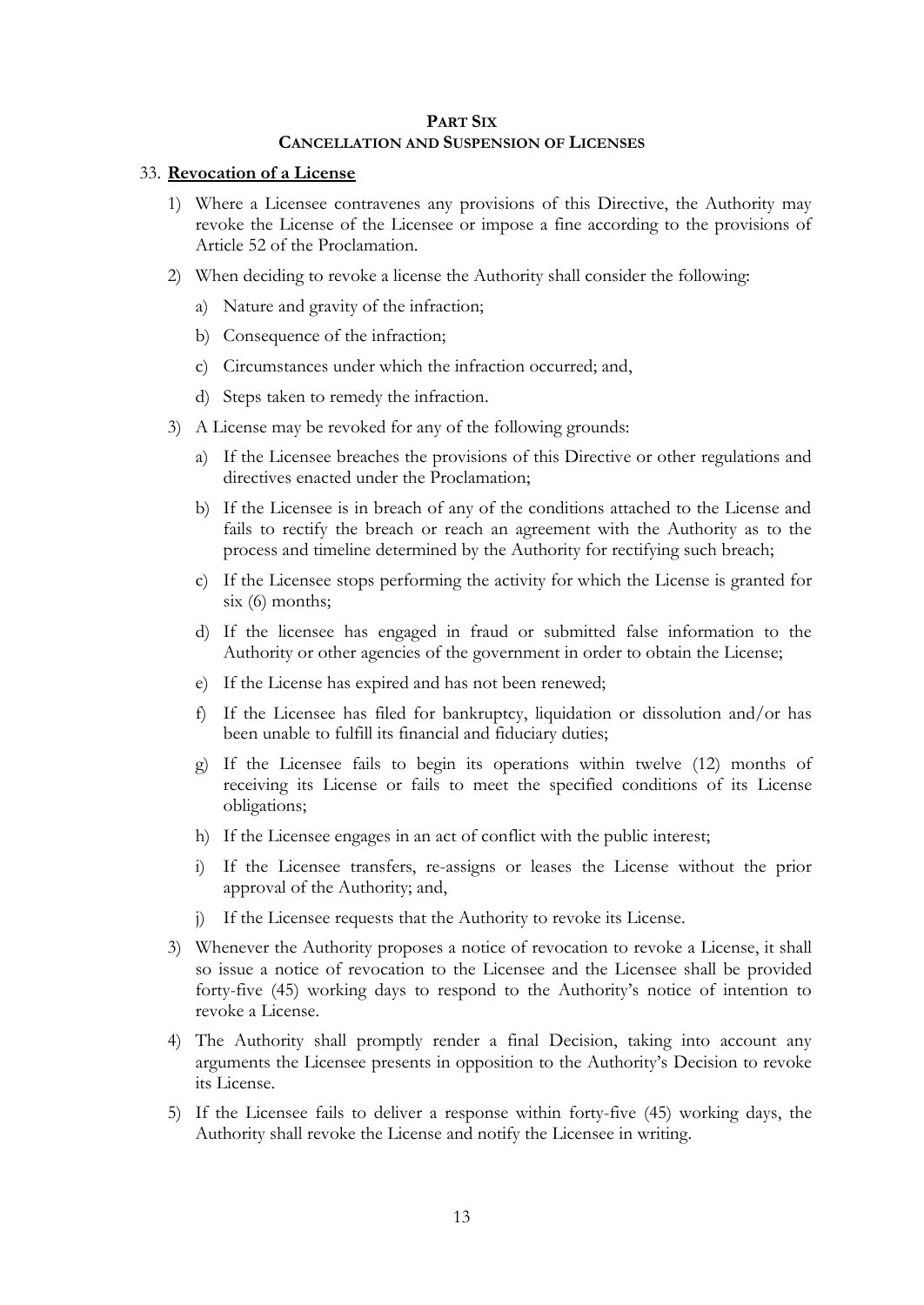6) Any Licensee who disagrees with the Authority's decision to revoke the License may seek review of the Authority's decision or pursue an appeal pursuant to the Proclamation.

# 34. **Suspension of a License**

- 1) The Authority may suspend the License fully or in part for a period not exceeding six (6) months for the following reasons:
	- a) To examine the occurrence of any of the grounds stated under Article 33 of this Directive; or,
	- b) The Authority considers that the grounds are not sufficient to revoke the License; however, defects are required to be corrected within a specified time.
- 2) Whenever the Authority decides to suspend a License, it shall so notify the Licensee and provide a period of thirty (30) working days to respond to the Authority's Decision to suspend the License.
- 3) The Authority shall promptly render a final Decision, taking into account any arguments the Licensee presents in its response to the Authority's notification to suspend its License.
- 4) The Authority's Decision shall be in writing and indicate the grounds for suspension of the License and measures that the Licensee has to take to correct the defects within the time specified in the Decision.
- 5) Any Licensee aggrieved by a decision of the Authority to suspend the License may seek review of the decision of the Authority or pursue an appeal pursuant to the Proclamation.

#### 35. **Effect of License Revocation or Suspension**

- 1) A Licensee whose License has been revoked or suspended shall cease its operations by fulfilling the following conditions:
	- a) Provide written proof to the Authority that subscribers of the Licensee have been given a minimum of six (6) month notice for Individual Licenses and a three (3) month notice for Class Licenses of its intention to terminate its operations;
	- b) Furnish the Authority with details of arrangements made to migrate existing subscribers and related records to another Licensee before the effective date of License revocation; and,
	- c) Provide an undertaking to the Authority that guarantees refunds to existing subscribers for prepaid services and has no outstanding obligation to any other Licensee or subscribers.
- 2) A Licensee is prohibited from performing any of the activities that have been the subject of the suspension.
- 3) Notwithstanding Sub-Article (1) of this Article, the Authority may authorize the Licensee in writing to carry on certain works for the purpose of winding up its affairs.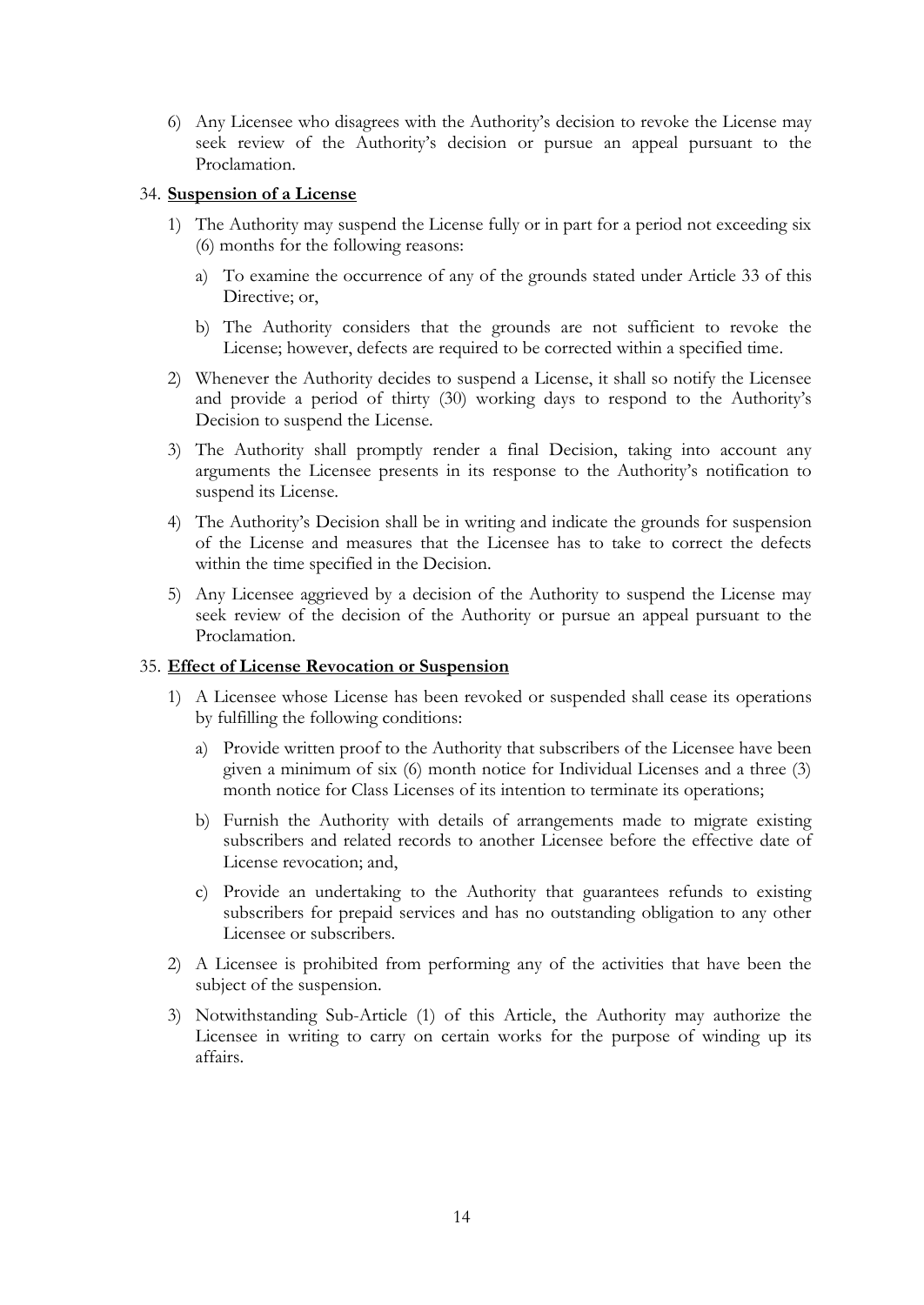# 36. **Return of a License**

Where applicable, a Licensee whose License has been revoked in accordance with Article 33 of this Directive shall return the License to the Authority within ten (10) working days.

# 37. **Lost License**

- 1) Where applicable, if the Licensee has lost its License, it shall immediately notify the Authority of this fact in writing.
- **2)** Where applicable, the Licensee shall submit an application for a replacement License accompanied by all documents as may be required by the Authority together with the prescribed fee.

#### **PART SEVEN PROCEDURES FOR TRANSFER OF LICENSE AND SHARES**

# 38. **Transfer or Re-assignment of a License**

- 1) A Licensee shall not transfer or re-assign a License issued under this Directive without the written consent of the Authority.
- 2) The Authority may, when considering an application for the transfer or reassignment, consider the same requirements and terms as if considering an application for the issuance of a new License.
- 3) The Authority shall communicate its Decision on an application for the transfer or re-assignment of a License to an Applicant within thirty (30) working days of receipt of the application stating the reasons for the Decision.
- 4) Where a Licensee applies for transfer or re-assignment of its License, it shall pay any outstanding fees due to the Authority.

# 39. **Change in Shareholding**

- 1) A Licensee shall seek the Authority's approval before consummating any proposed change in ownership, merger, or control of the License if the change in shareholding would increase the percentage holding of a shareholder already holding, or who, as a result of such sale or transfer, would hold (directly or indirectly), twenty-five percent (25%) or more of the issued shares then in issue having voting or economic rights in the Licensee.
- 2) The Authority shall notify the Applicant of its acceptance or refusal, stating the reasons for its Decision, within thirty (30) working days of receipt of the request for consent.
- **3)** Where the Authority determines that the acquisition of ownership or control of the License is likely to lead to anti-competitiveness in that segment of the Telecommunications market, the Authority shall refuse the change in shareholding and notify the Applicant in writing, providing the reasons for the refusal.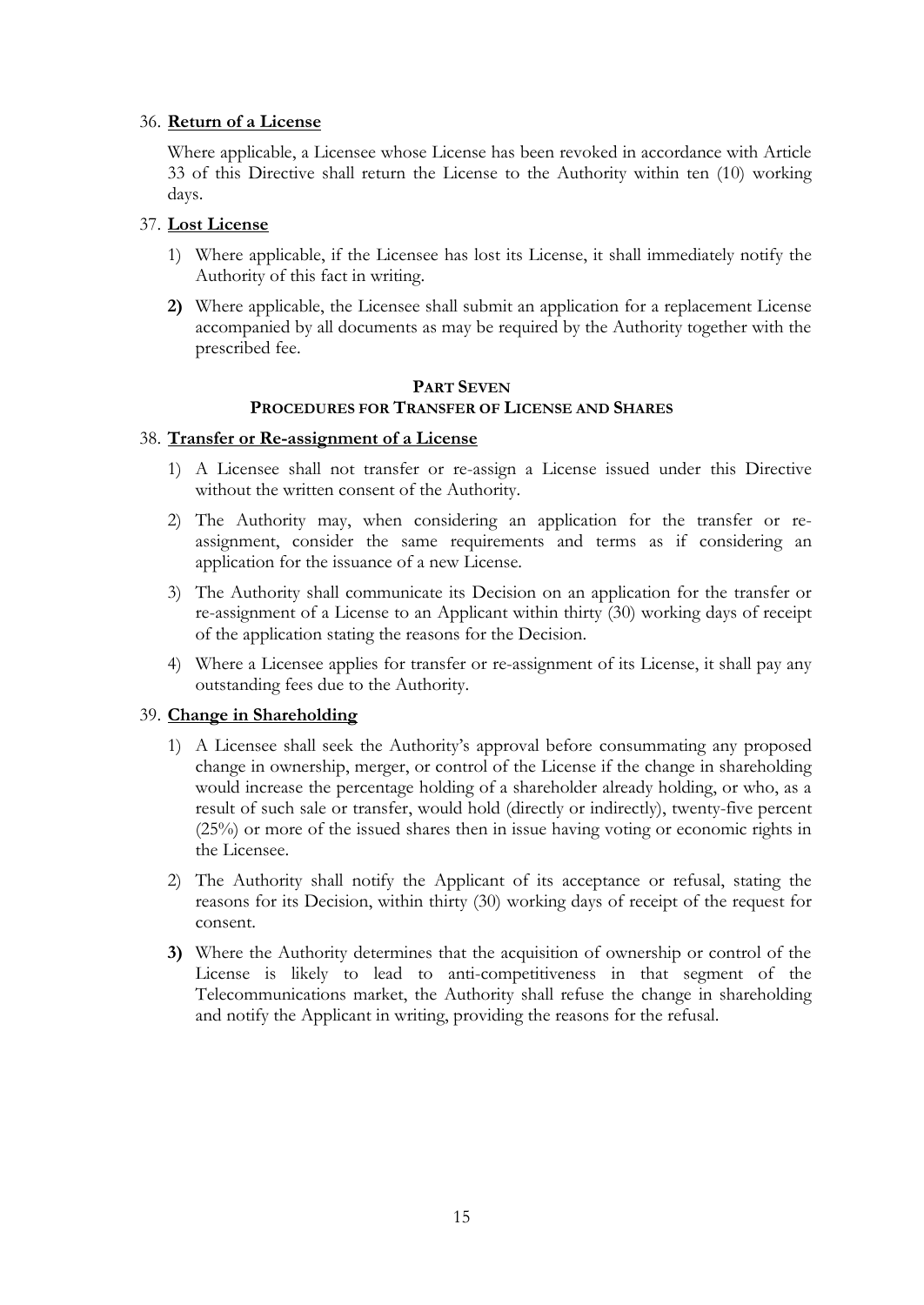#### **PART EIGHT COMPLIANCE AND ENFORCEMENT**

#### 40. **Compliance**

The Authority shall monitor a Licensee's compliance with the provisions of the Proclamation and this Directive.

# 41. **Enforcement**

- 1) Where the Authority, consistent with the provisions of this Directive, the Proclamation, and other instruments that the Authority may issue, determines that a Licensee has violated the provisions of this Directive, it shall impose remedies pursuant to Article 52 of the Proclamation, that shall include:
	- a) Fines or restitution; and/or,
	- b) Suspension or revocation of a License.
- 2) Without prejudice to Articles 33-35 of this Directive and Sub-Article (1) of this Article, the Authority's remedies and sanctions shall be guided by the Council of Ministers Regulation issued pursuant to Article 52(6) of the Proclamation that determines the types of infractions that would result in license revocation, suspension, and other administrative measures and stipulate the penalties and the amount of fines to be paid.

#### **PART NINE MISCELLANEOUS PROVISIONS**

# 42. **Approvals from Other Government Agencies**

- 1) A Licensee shall bear the responsibility of obtaining the approvals of other government agencies, local authorities, or other relevant authorities that may be required for the installation, placement, laying or maintenance of any facilities on, under, through or across any land or body of water.
- 2) Where required, the Authority shall provide its reasonable assistance to expedite the approval sought from other government agencies.

#### 43. **Conflict Between this Directive and License Conditions**

Where any condition of a License is in conflict with any provision of this Directive, the provision(s) of this Directive shall prevail.

#### 44. **Register of Licenses**

- 1) The Authority shall maintain a register containing:
	- a) All Individual, Class, and Radio Frequency Spectrum Licenses issued by the Authority; and,
	- b) The name and registered office of each Licensee.
- 2) The Authority shall make the register of Licenses publicly available on the Authority's website.

# 45. **Prohibition of Use of License as Security**

A Licensee shall not encumber, pledge, or otherwise use as security any License issued under this Directive for any purpose whatsoever without the prior written approval of the Authority.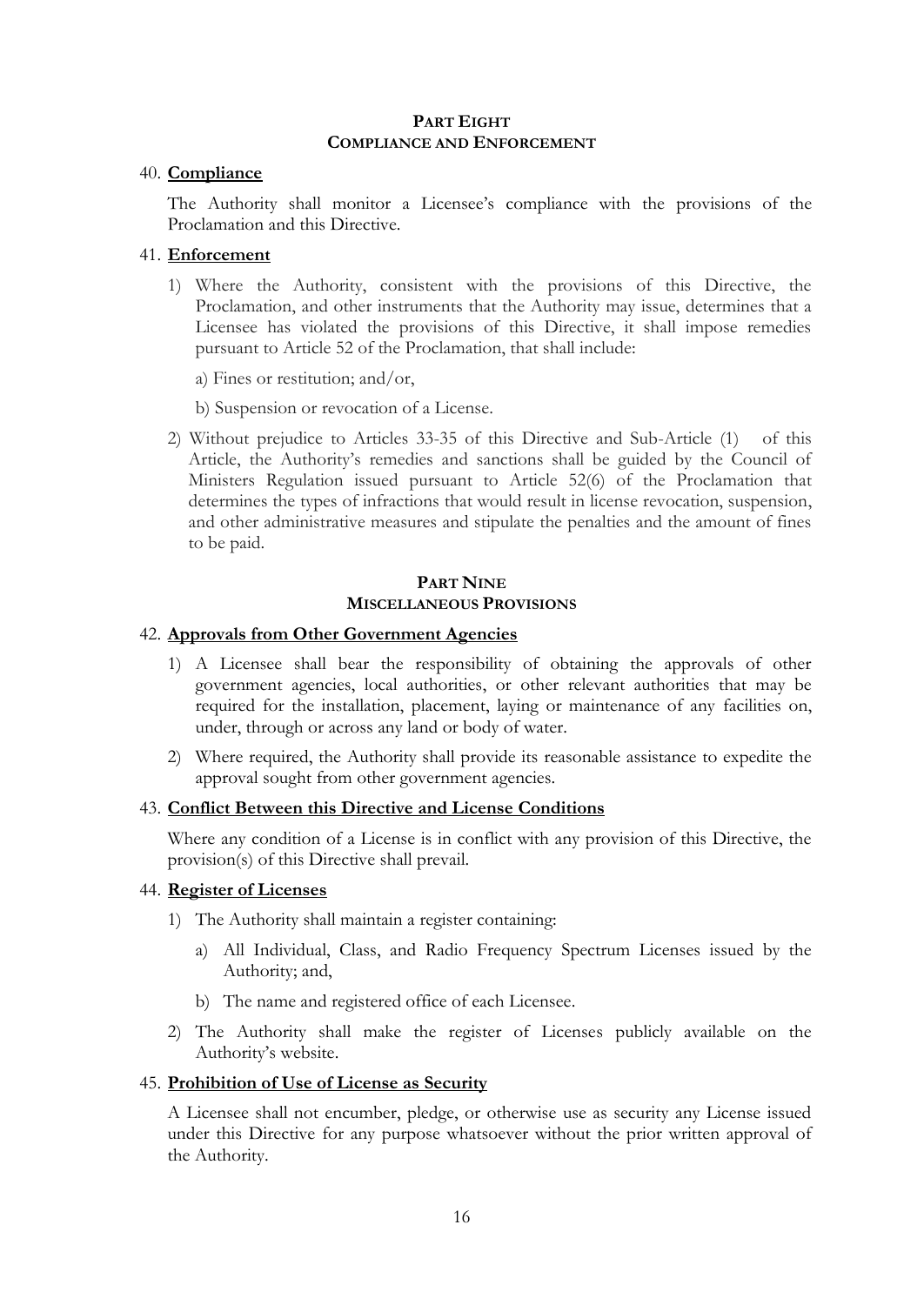#### 46. **Classification and Re-classification**

- 1) The Authority, on its own accord, or in consultation with stakeholders, may classify or re-classify a Telecommunications Service referenced in this Directive.
- 2) Any existing License issued by the Authority that is affected by the classification or re-classification shall remain valid until the expiration date of that License.
- 3) A Licensee of any service affected by the provisions of such classification and/or reclassification shall be duly notified of this fact by the Authority in writing.
- 4) Where the Authority determines that a Telecommunications License may be classified or reclassified:
	- a) Under any of the categories of Licenses provided in Article 4 of this Directive, the basis for such classification or re-classification to the category shall be determined by the Authority; and
	- b) The Authority shall hold a consultative meeting with those Licensees affected by such Decision.

# 47. **Operating Without a License**

- 1) Any person who operates a Telecommunications Network and/or provides a Telecommunications Service without a valid License shall be liable to an administrative fine for the violation and an additional fine for each day that the violation persists after an order to desist has been issued by the Authority.
- 2) Any person who continues to operate a Telecommunications Network and/or provide a Telecommunications Service after the expiration of a duly issued License by the Authority shall be liable to an administrative fine equivalent to the initial fee for the relevant License and an additional fine for each day that the contravention persists after the expiration of the License, as established by the Regulation about infractions issued by the Council of Ministers.

# 48. **Amendment**

The Authority may, at any time, when it deems it necessary, amend this Directive by notifying all Licensees in advance and conducting a stakeholder consultation process in line with the provisions of the Proclamation.

#### 49. **Effective Date of this Directive**

This Directive will come into force on the 9<sup>th</sup> day of July 2021.

# **DONE AT ADDIS ABABA ON THE 9 TH DAY OF JULY 2021**

# **ENG. BALCHA REBA DIRECTOR GENERAL ETHIOPIAN COMMUNICATIONS AUTHORITY**